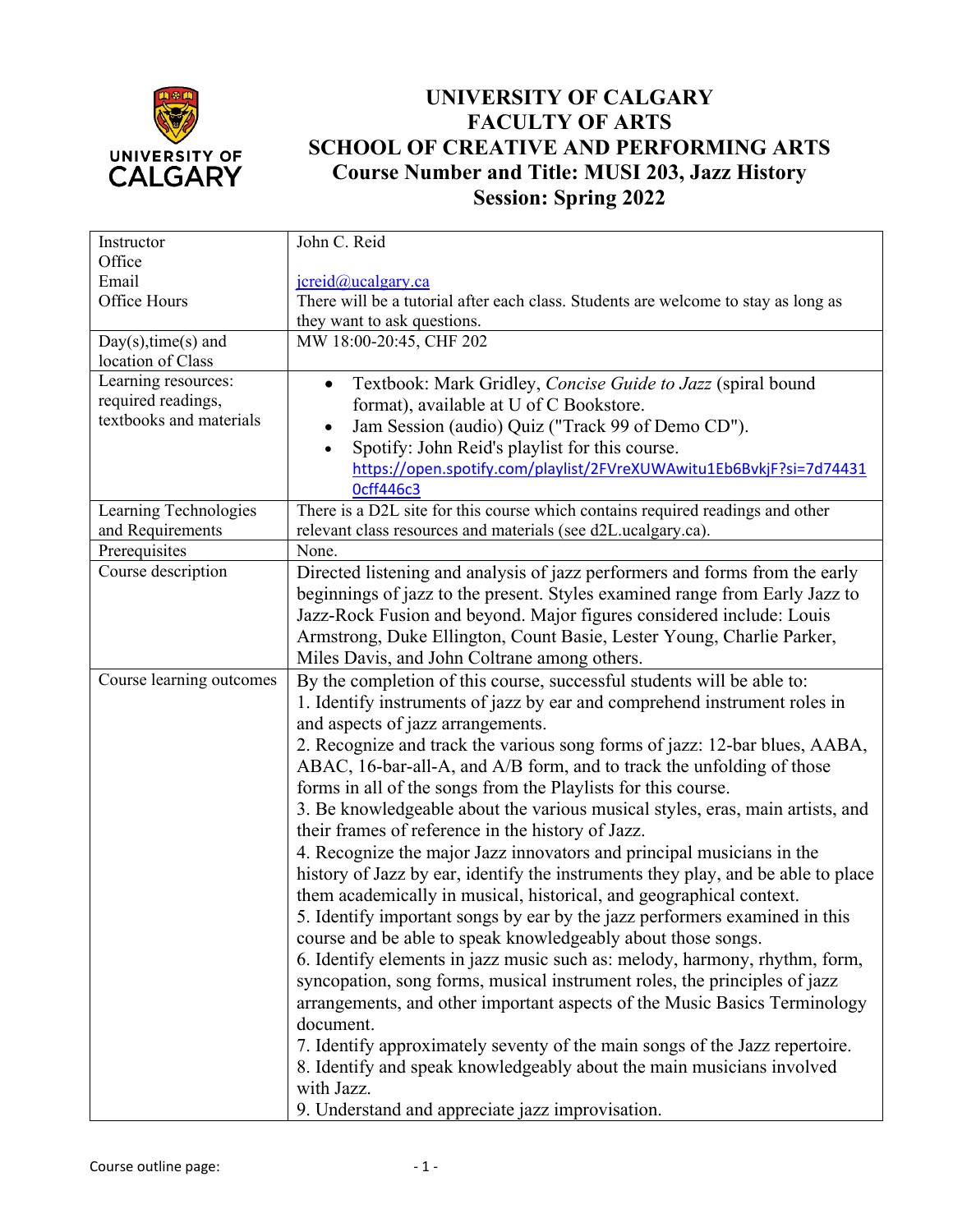| Course schedule | 1. Wednesday, May 4. Syllabus, introductions, look over textbook and                                                                                                                                                                                                                                                                                                                                                                       |
|-----------------|--------------------------------------------------------------------------------------------------------------------------------------------------------------------------------------------------------------------------------------------------------------------------------------------------------------------------------------------------------------------------------------------------------------------------------------------|
|                 | appendix, small groups. Video: <i>Listening to Jazz</i> (Instrument identification)                                                                                                                                                                                                                                                                                                                                                        |
|                 | https://youtu.be/7qgfiuEnSuw.                                                                                                                                                                                                                                                                                                                                                                                                              |
|                 | 2. Monday, May 9. Instrument identification (continued). Basics of music<br>and jazz (melody, harmony, rhythm, improvisation, form, chorus, lead sheet,<br>structural listening). Comping, walking bass, drum set. Twelve Bar Blues.<br>Video: Billie Holiday, "Fine and Mellow." Read: Chapter 1, What is Jazz?<br>Chapter 2, How to Listen to Jazz, Appendix: Twelve Bar Blues. Listen:<br>Billie Holiday, Fine and Mellow.<br>$\bullet$ |
|                 | Demo CD: All, including Track 99, Jam Session quiz (this will be on<br>the Mid Term Exam).                                                                                                                                                                                                                                                                                                                                                 |
|                 | 3. Wednesday, May 11. 32 bar AABA form, Video: Ken Burns Jazz:<br>Gumbo (New Orleans). Read: Chapter 1, What is Jazz? Chapter 2, How to<br>Listen to Jazz, Appendix: 32 Bar AABA form. Listen:                                                                                                                                                                                                                                             |
|                 | Ethel Merman, I Got Rhythm.<br>٠<br>Billie Holiday, Body and Soul.<br>$\bullet$                                                                                                                                                                                                                                                                                                                                                            |
|                 | 4. Monday, May 16. Origins of Jazz and Early Jazz. Video: Satchmo. Read:<br>Chapter 3, The Origins of Jazz and Chapter 4, Early Jazz. Listen:                                                                                                                                                                                                                                                                                              |
|                 | Original Dixieland Jazz Band, Dixie Jazz Band One-Step.<br>King Oliver, Alligator Hop.<br>$\bullet$<br>Louis Armstrong, West End Blues.<br>Frankie Trumbauer/Bix Beiderbecke, Riverboat Shuffle.<br>$\bullet$                                                                                                                                                                                                                              |
|                 | Bessie Smith/Louis Armstrong, Reckless Blues.<br>$\bullet$<br>Jelly Roll Morton, Wolverine Blues.<br>$\bullet$<br>Scott Joplin, Maple Leaf Rag.<br>Jelly Roll Morton, Maple Leaf Rag.                                                                                                                                                                                                                                                      |
|                 | Jelly Roll Morton, Black Bottom Stomp.                                                                                                                                                                                                                                                                                                                                                                                                     |
|                 | James P. Johnson, Carolina Shout.                                                                                                                                                                                                                                                                                                                                                                                                          |
|                 | Fats Waller, Ain't Misbehavin'.                                                                                                                                                                                                                                                                                                                                                                                                            |
|                 | 5. Wednesday, May 18. Swing. Video: Count Basie, prep for mid term.<br>Read: Chapter 5, Swing. Listen:                                                                                                                                                                                                                                                                                                                                     |
|                 | Roy Eldridge/Chu Berry, Sittin' In.<br>٠                                                                                                                                                                                                                                                                                                                                                                                                   |
|                 | Coleman Hawkins, Body and Soul.                                                                                                                                                                                                                                                                                                                                                                                                            |
|                 | Count Basie/Lester Young, Taxi War Dance.                                                                                                                                                                                                                                                                                                                                                                                                  |
|                 | Duke Ellington, Harlem Airshaft.<br>٠                                                                                                                                                                                                                                                                                                                                                                                                      |
|                 | Johnny Hodges, I've Got It Bad.<br>$\bullet$                                                                                                                                                                                                                                                                                                                                                                                               |
|                 | Billie Holiday/Lester Young, Back in Your Own Backyard.<br>$\bullet$                                                                                                                                                                                                                                                                                                                                                                       |
|                 | Ella Fitzgerald, Flying Home.<br>$\bullet$                                                                                                                                                                                                                                                                                                                                                                                                 |
|                 | Art Tatum, Tiger Rag.<br>Andy Kirk/Mary Lou Williams, Walkin' and Swingin'.<br>$\bullet$                                                                                                                                                                                                                                                                                                                                                   |
|                 | Benny Goodman, Seven Come Eleven.<br>$\bullet$                                                                                                                                                                                                                                                                                                                                                                                             |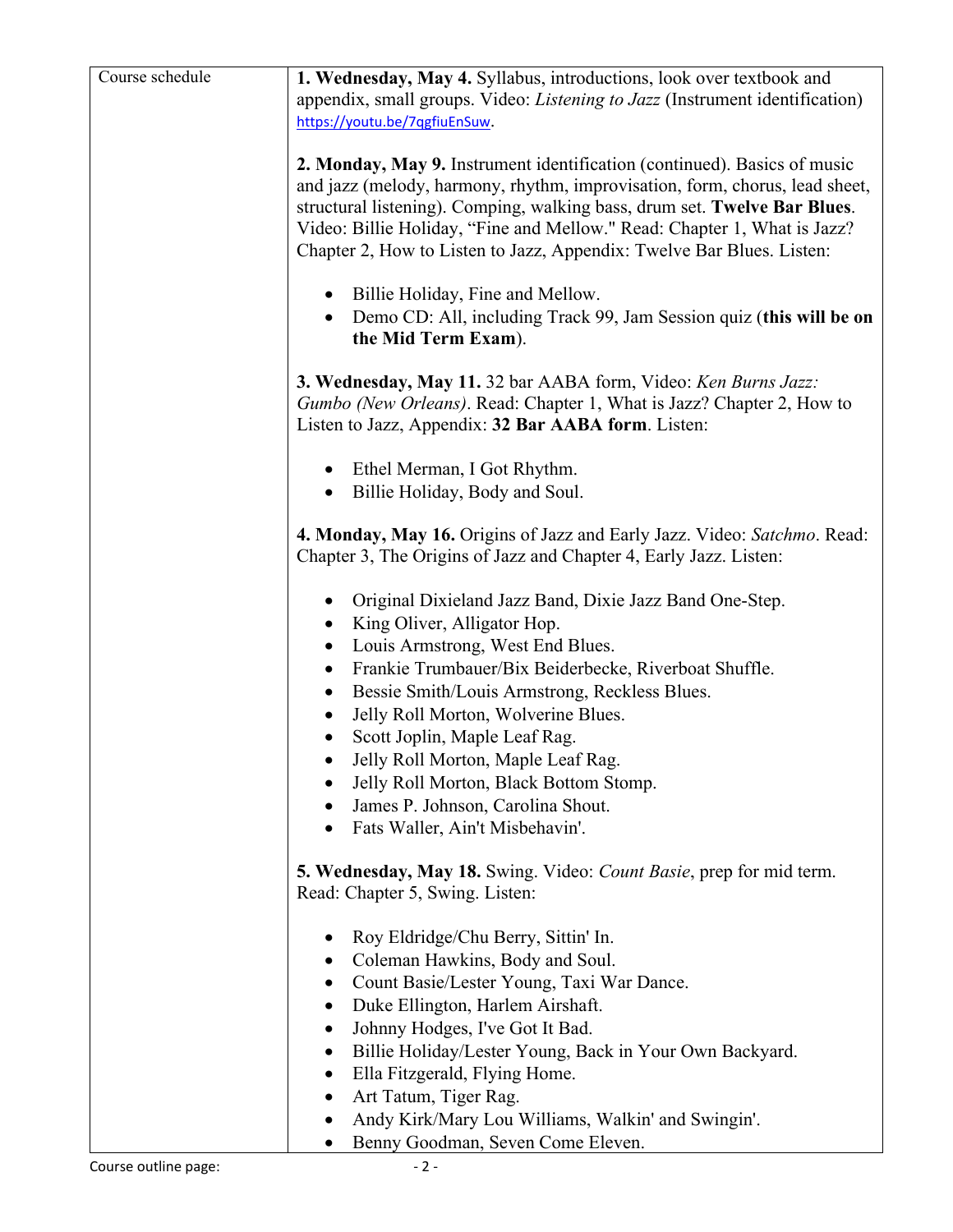| Duke Ellington, East St. Louis Toodle Oo.<br>$\bullet$<br>Count Basie & the Kansas City Seven, Lester Leaps In.                                    |
|----------------------------------------------------------------------------------------------------------------------------------------------------|
| Count Basie, One O'Clock Jump.                                                                                                                     |
| Count Basie, Jumpin' at the Woodside.<br>$\bullet$                                                                                                 |
| Benny Goodman, Body and Soul.<br>$\bullet$                                                                                                         |
| 6. Wednesday, May 25. Mid Term Exam.                                                                                                               |
| 7. Monday, May 30. Group session comparing modern jazz styles (Bebop,<br>Cool Jazz, Hard Bop, Avant Garde of the 1960s and 1970s, Fusion). Listen: |
| Charlie Parker, Parker's Mood.<br>$\bullet$                                                                                                        |
| Dave Brubeck, Take Five.<br>$\bullet$                                                                                                              |
| Cannonball Adderley/John Coltrane, Two Bass Hit.                                                                                                   |
| • Ornette Coleman, Dee Dee.                                                                                                                        |
| Weather Report, Birdland.<br>$\bullet$                                                                                                             |
| 8. Wednesday, June 1. Bebop, Video: Celebrating Bird. Read: Chapter 6,<br>Bebop. Listen:                                                           |
| Charlie Parker, Parker's Mood.<br>$\bullet$                                                                                                        |
| Charlie Parker/Dizzy Gillespie, Leap Frog.                                                                                                         |
| Bud Powell, Get Happy.<br>$\bullet$                                                                                                                |
| Dexter Gordon/Fats Navarro, Index.<br>$\bullet$                                                                                                    |
| Stan Getz, It Never Entered My Mind.<br>$\bullet$                                                                                                  |
| Charlie Parker/Dizzy Gillespie, Groovin' High.<br>$\bullet$                                                                                        |
| Thelonious Monk, 'Round Midnight.<br>$\bullet$                                                                                                     |
| Jimmy Giuffre, Four Brothers.<br>$\bullet$                                                                                                         |
| Charlie Parker, Now's the Time.<br>$\bullet$                                                                                                       |
| Thelonious Monk, Rhythm-a-Ning.                                                                                                                    |
| Sarah Vaughan, Doodlin'.                                                                                                                           |
| 9. Monday, June 6. Hard Bop. 16-bar all-A form. Video: Ken Burns. Read:<br>Chapter 8, Hard Bop. Listen:                                            |
| Art Blakey, The Egyptian.                                                                                                                          |
| Cannonball Adderley/John Coltrane, Two Bass Hit.                                                                                                   |
| Horace Silver/Michael Brecker/Randy Brecker, Gregory Is Here.<br>$\bullet$                                                                         |
| Miles Davis, Blue In Green.<br>$\bullet$                                                                                                           |
| J.J. Johnson/Clifford Brown/Jimmy Heath, Get Happy.<br>$\bullet$                                                                                   |
| Wes Montgomery, Mr. Walker.<br>$\bullet$                                                                                                           |
| Cannonball & Nat Adderley, Work Song.<br>$\bullet$                                                                                                 |
| Horace Silver, Doodlin'.<br>$\bullet$                                                                                                              |
| Horace Silver, The Preacher.<br>$\bullet$                                                                                                          |
| Miles Davis, Oleo.<br>$\bullet$                                                                                                                    |
| John Coltrane, Giant Steps.<br>$\bullet$                                                                                                           |
| Sonny Rollins, St. Thomas.                                                                                                                         |
| Miles Davis, So What.                                                                                                                              |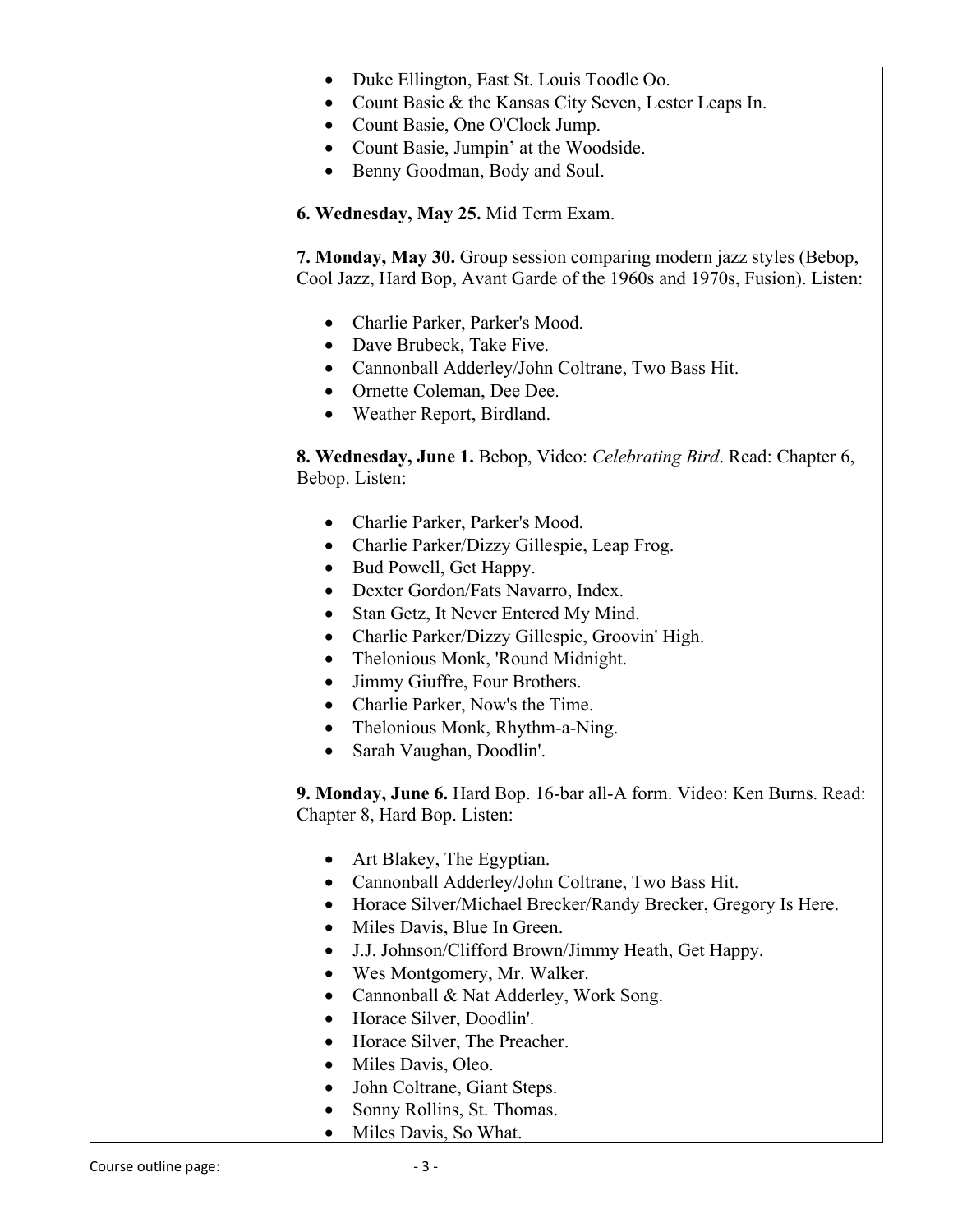|                       | Hancock, Cantaloupe Island.                                                                                                                                                                                                                                                                                                                                                                                                                                 |
|-----------------------|-------------------------------------------------------------------------------------------------------------------------------------------------------------------------------------------------------------------------------------------------------------------------------------------------------------------------------------------------------------------------------------------------------------------------------------------------------------|
|                       | 10. Wednesday, June 8. Cool Jazz, Video: Ken Burns Jazz: The Adventure<br>1956-60 (Hard Bop/Burns; fwd. through Lester Young, Billie Holiday, Duke<br>Ellington, Louis Armstrong, John Coltrane, Miles Davis.) Read: Chapter 7,<br>Cool Jazz. Listen:                                                                                                                                                                                                       |
|                       | Lennie Tristano/Lee Konitz, Subconscious-Lee.<br>Stan Kenton/Lee Konitz, Improvisation.<br>$\bullet$<br>Dave Brubeck, Blue Rondo a la Turk.<br>$\bullet$<br>Miles Davis, Boplicity.<br>$\bullet$<br>Dave Brubeck, Take Five.<br>$\bullet$<br>Stan Kenton, Artistry In Rhythm.<br>$\bullet$<br>Stan Getz, Girl from Ipanema.<br>$\bullet$                                                                                                                    |
|                       | 11. Monday June 13. Avant Garde of the 1960s and 70s, Fusion. Modal<br>Jazz. Video: The World According to John Coltrane. Read: Chapter 9, Avant<br>Garde of the 1960s and 70s; and Chapter 10, Fusion. Listen:                                                                                                                                                                                                                                             |
|                       | Ornette Coleman, Dee Dee.<br>$\bullet$<br>John Coltrane, Your Lady.<br>$\bullet$<br>Cecil Taylor, Jitney #2.<br>$\bullet$<br>Bill Evans, Solar.<br>$\bullet$<br>Miles Davis Quintet, Prince of Darkness.<br>$\bullet$<br>Weather Report, Birdland.<br>$\bullet$<br>Miles Davis, Spanish Key.<br>$\bullet$<br>Ornette Coleman, Civilization Day.<br>$\bullet$<br>Charles Mingus, Fables of Faubus.<br>$\bullet$<br>Cecil Taylor, Enter Evening.<br>$\bullet$ |
|                       | 12. Wednesday June 15. Latin Jazz, Now. Review for Final Exam. Video:<br>Miles Davis, Miles Ahead. Read: Chapter 11, Now. Listen:                                                                                                                                                                                                                                                                                                                           |
|                       | Keith Jarrett, The Windup.<br>Carla Bley, Baseball.<br>Wynton Marsalis, Express Crossing.<br>Dave Douglas, Kidnapping Kissinger.<br>US3, Cantaloop (Flip Fantasia).<br>Eddie Palmieri, La Malanga.                                                                                                                                                                                                                                                          |
| Assessment components | Mid-term exam: 50%<br>Final Exam: 50%                                                                                                                                                                                                                                                                                                                                                                                                                       |
| Grading scale         | For the course as a whole, letter grades should be understood as follows, as outlined<br>in section F.1. Grading System and Transcripts of the Calendar:<br>https://www.ucalgary.ca/pubs/calendar/current/f-1.html.                                                                                                                                                                                                                                         |
|                       | A grade of "C-" or below may not be sufficient for promotion or graduation, see<br>$\bullet$<br>specific faculty regulations.                                                                                                                                                                                                                                                                                                                               |